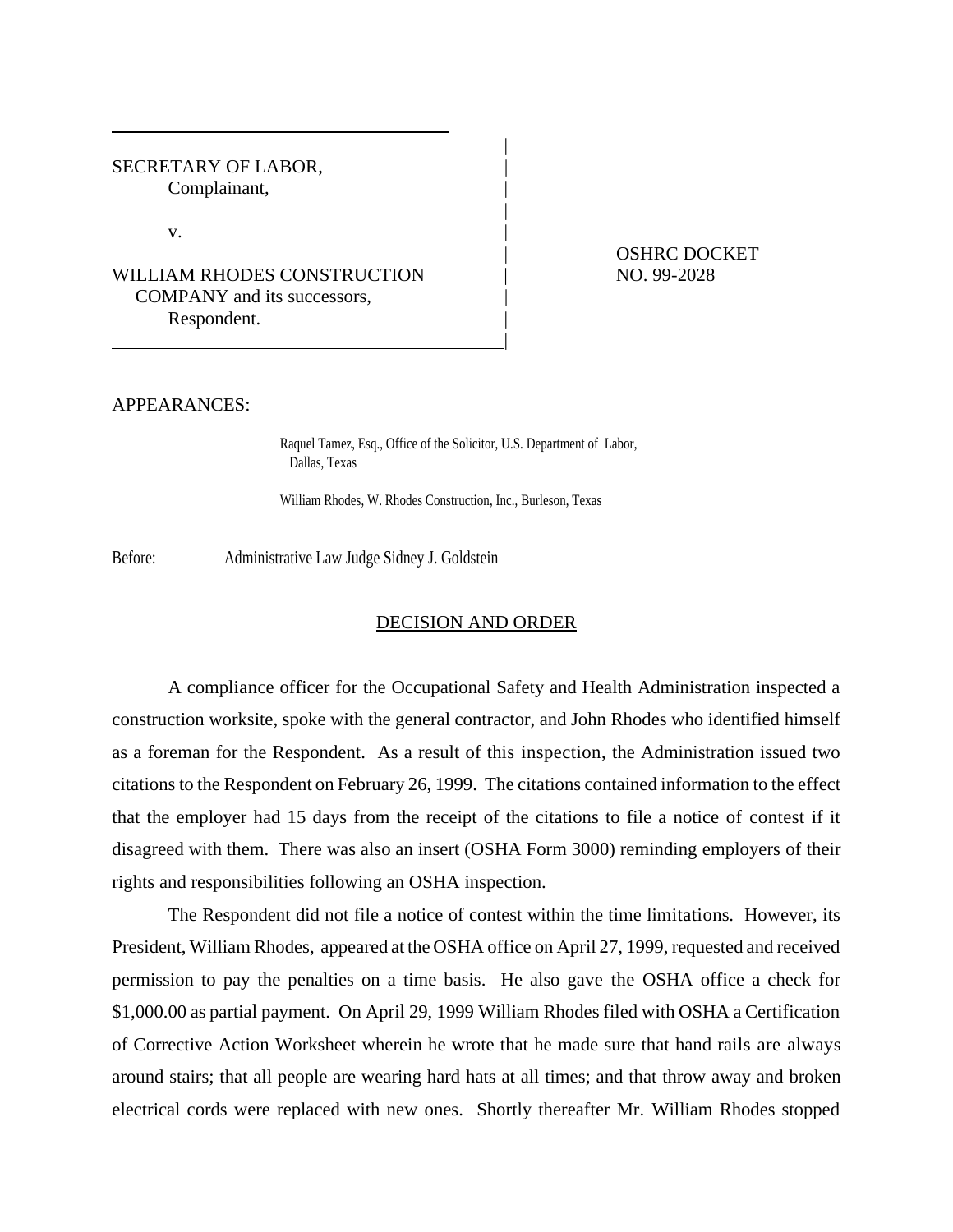payment of the \$1,000.00 check and made no further payment. On October 28, 1999, Mr. Rhodes filed a notice of contest, alleging that his brother John was not his foreman; that he had no employees at the worksite; and that John was a subcontractor who employed the workers on the job.

The Secretary filed a motion with this Commission to dismiss the Respondent's notice of contest as untimely, and a hearing on the motion was held in Dallas, Texas.

At the hearing the compliance officer testified that John Rhodes identified himself as the Respondent's foreman and its representative at the inspection. At the hearing, however, he denied the compliance officer's version of the events and testified that he was a subcontractor for the Respondent; and that the workers at the jobsite were his employees. William Rhodes also testified to the same effect.

With this variance in the evidence I am placing more reliance upon the compliance officer's version of the facts for the following reasons:

- 1. No citation was issued to John Rhodes;
- 2. William Rhodes came to the OSHA office on April 27, 1999 and requested permission to pay the penalty on a part payment basis;
- 3. William Rhodes presented the OSHA office with a check for \$1,000.00;
- 4. William Rhodes certified that corrective action was taken as a result of the citation.

I therefore conclude that the citation was properly addressed to the Respondent.

The record discloses that Respondent did not file its notice of contest until well after the 15-day contest period ended. An otherwise untimely notice of contest may be accepted where the Secretary's deception or failure to follow proper procedures caused the delay in filing. An employer is also entitled to relief if it demonstrates that it failed to file a notice of contest within the statutory 15 days was a result of "mistake, inadvertence, surprise, or excusable neglect" or " any other reason justifying relief," including mitigating circumstances such as absence, illness or a disability that would prevent a party from protecting its interests. *See* Fed.R.Civ.P. 60(b); *Branciforte Builders, Inc.* 9 BNA OSHC 2113 (No. 80-1920, 1981). There is no evidence and no contention that the Secretary failed to follow proper procedures in this matter. Rather, Respondent is requesting, in essence, that the late filing be excused under the circumstances.

The Commission has held that the OSHA citation plainly states the requirement to file a